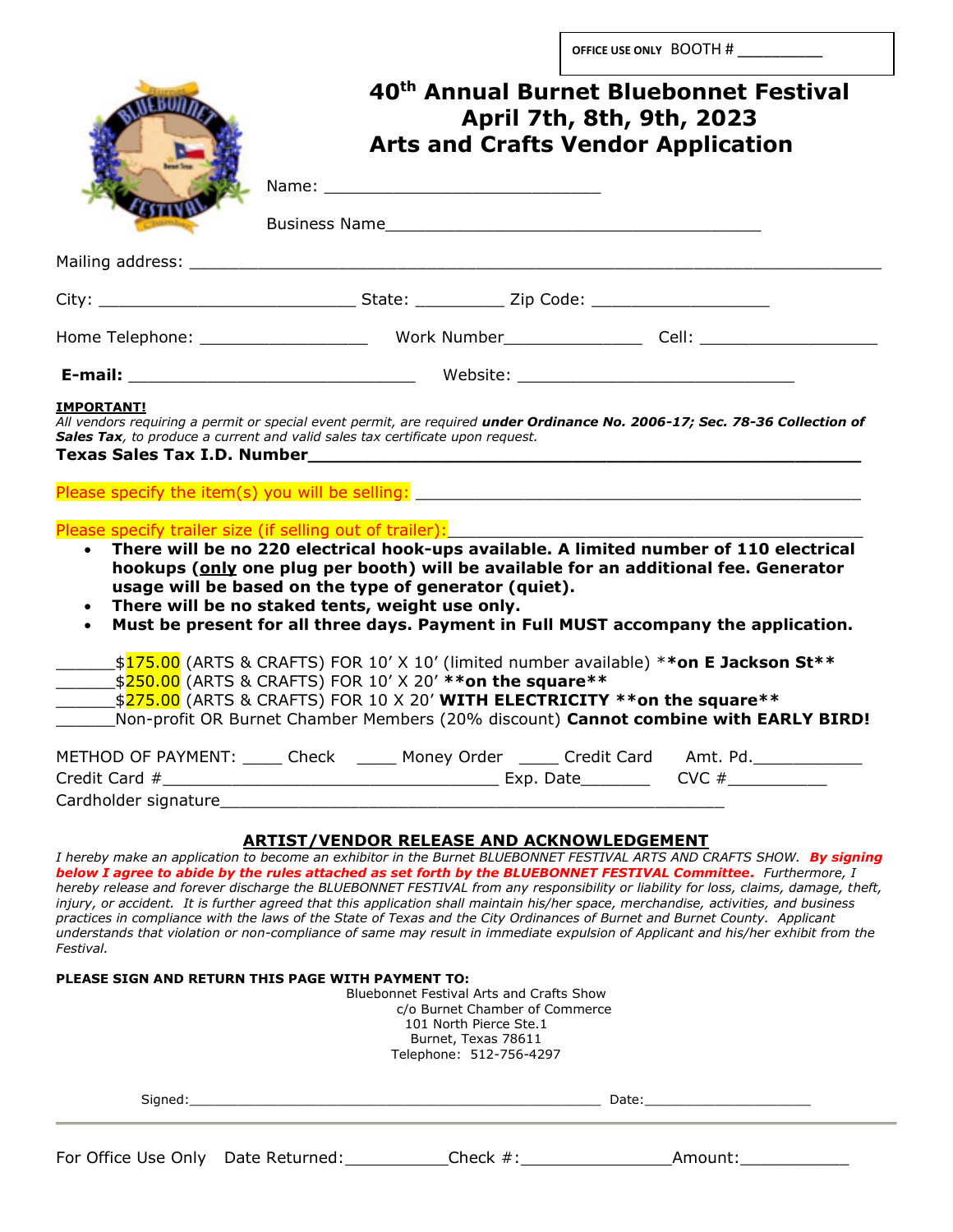

This is a list of general information and guidelines for all Booth Vendors for the 39<sup>th</sup> Annual Burnet Bluebonnet Festival. **YOU MUST HAVE SIGNED APPLICATION/ RELEASE FORM, INVENTORY LIST, AND BOOTH FEES RETURNED BY February 1, 2023**. **If the contract, general inventory list, and payment have not been returned by this date, your particular product(s), etc., will be given to the next vendor on our mailing list. The festival reserves the right to limit the number of vendors selling particular products and or food items. Vendors with similar items will be limited to ensure variety and no undue competition.**

- **Booth Fees**: Payable to the Burnet Chamber of Commerce in the form of a check, credit card, cashier's check, money order or cash. \*\*Please **do not** send cash through the mail.
- **Booth size and fees:** 10' (Serve / Customer Frontage) Wide x 10' Deep \$175.00 10' (Serve / Customer Frontage) Wide x 20' Deep  $$250.00$ 10' (Serve / Customer Frontage) Wide x 20' Deep w/electricity \$275.00

\**Please note: If your booth area is larger than our standard size, you must rent an additional space. Your booth must fit inside the area you have paid for. NO EXCEPTIONS! Your Tent Poles, Stakes, Trailer Hitches or Tongues, Etc. must fit completely within the booth size you have paid for. This includes trailer side windows.* 

**Check-in / Load-in dates & times:** Will be provided in the confirmation letter upon vendor acceptance after February  $1<sup>st</sup>$  application deadline. Assigned Check-in/Load-in/Tear-down times MUST BE STRICTLY ADHERED TO. \* **Previous booth locations are not guaranteed!**

**Festival Location: Downtown Burnet –** 5 block area covering the downtown square and Jackson Street to the Burnet Community Center.

| <b>Festival Hours:</b>                                                                           | Friday – April 7th   | $3:00 \text{ pm}$ to $8:00 \text{ pm}$ |
|--------------------------------------------------------------------------------------------------|----------------------|----------------------------------------|
|                                                                                                  | Saturday - April 8th | $9:00$ am to $6:00$ pm                 |
|                                                                                                  | Sunday - April 9th   | 11:00 am to $4:00 \text{ pm}$          |
| <u>IF YOU CAN NOT COMPLY WITH FESTIVAL HOURS, YOU WILL BE SUBJECT TO NOT BEING INVITED BACK.</u> |                      |                                        |
|                                                                                                  |                      |                                        |

 (MAKE SURE YOU ARE PREPARED FOR WEATHER CHANGES, SUCH AS WIND & RAIN) \*You are welcome to stay open later on Friday and Saturday evenings!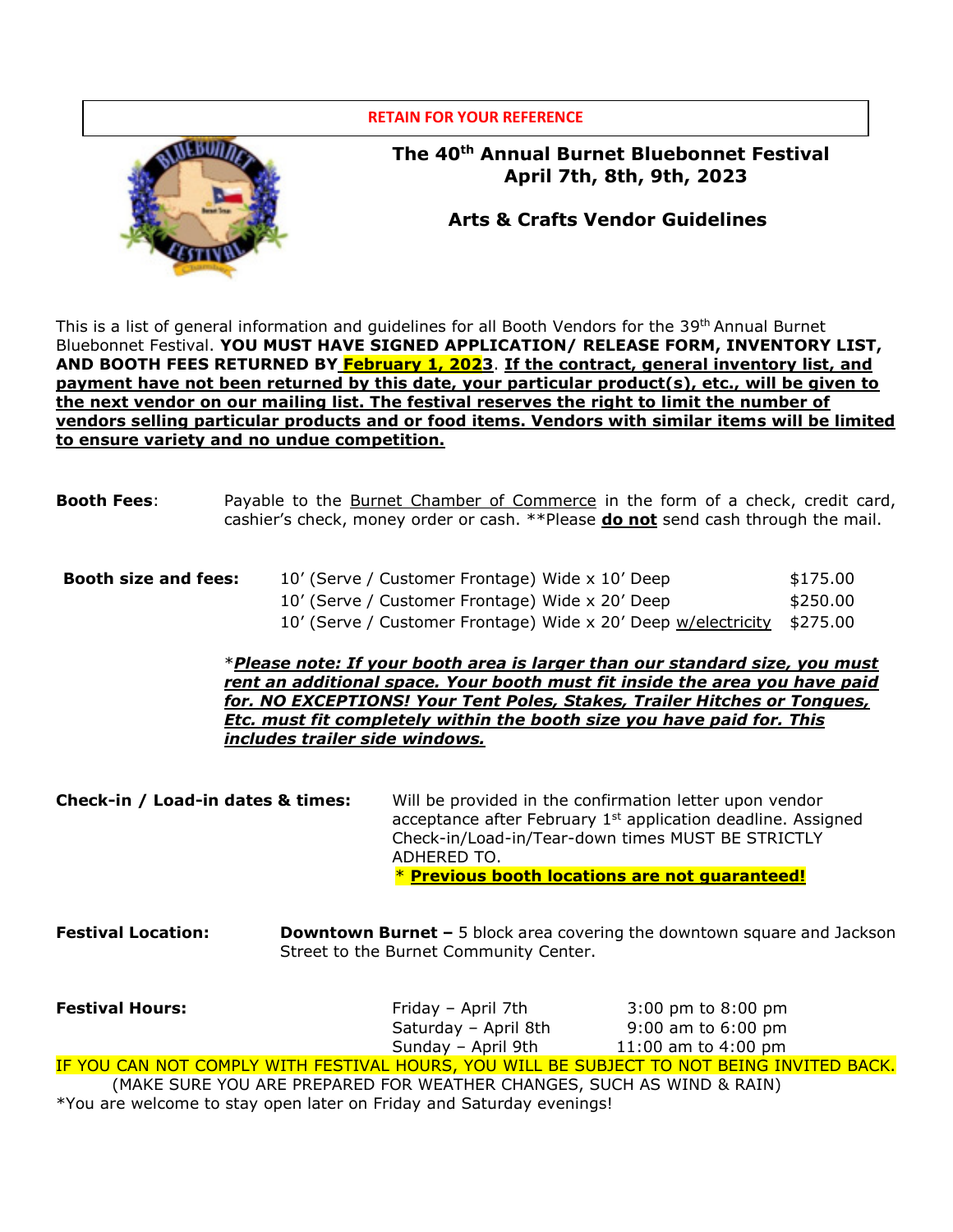- **Booth Services:** 1. Power available will be (1) duplex plug, 110-volt outlet of 20 amp capacity per booth space. There is a fee and plugs will be tagged & closely monitored.
	- 2. There is no parking inside the festival grounds for trailers. **NO EXCEPTIONS!**
	- 3. Security will be provided by the festival from 9:00 a.m. Friday, April 8, through 4:00 p.m. on Sunday, April 9th. However, the festival is not responsible for your booth or its contents.
	- 4. Solicitation on the festival grounds will only be allowed for valid vendors. Outside solicitation will not be allowed and will result in removal from the Festival Grounds. All sales must take place within your vendor booth space. NO ROAMING VENDORS!
	- 5. **No water hook-ups available**. Make arrangements to bring your own potable water.
	- 6. YOU MAY NOT TAKE YOUR VEHICLE TO YOUR BOOTH DURING THE FESTIVAL…even to replenish stock! Cart in only! No exceptions!

### **Booth Requirements:** 1. Food Booths must comply with current guidelines for food handling and have a current Food Safety Certificate.

2. Signage -- Stenciled or professionally crafted

#### 3. **Must COMPLETELY fit inside your designated booth area**

4. Each booth is individually responsible for sales tax requirements.

5. Please dispose of your trash in the dumpsters which are located behind/off the festival site. **DO NOT** use the trash barrels which are provided for festival patrons.

# **Important Information:**

- 1. Move in on Friday vendors can drive directly to their booth to unload at their designated move-in time. You will be given 1 hour of unloading time, then you will be required to remove your vehicle from the area. **There is no drive in traffic on Saturday or Sunday morning - if you do not come at your designated time to set up on Friday you must carry/dolly your items to your booth.** Vendors will be emailed weeks before the event with specific setup instructions and the move-in schedule, we stagger move-ins to allow for up close and easy access for vendors, and street clearance per Fire Marshal orders.
- 2. Though the festival will limit the number of vendors selling particular products or food items, the carnival will be allowed to sell the following items in the carnival area: Hot dogs, corn dogs, hamburgers, sausage on a stick, funnel cakes, shaved ice, and carbonated beverages.
- 3. Items not allowed in the booth include but are not limited to: throwing stars, martial arts weapons, brass knuckles, roach clips, snap pops, drug paraphernalia of any kind, crazy string, counterfeit merchandise, marshmallows or potato guns will not be tolerated. If any item is questionable, call the Bluebonnet Festival at 512.756.4297. The BBF reserves the right to limit or restrict the sale of certain items.
- 4. Any item that is for personal use must be out of sight of customers!!